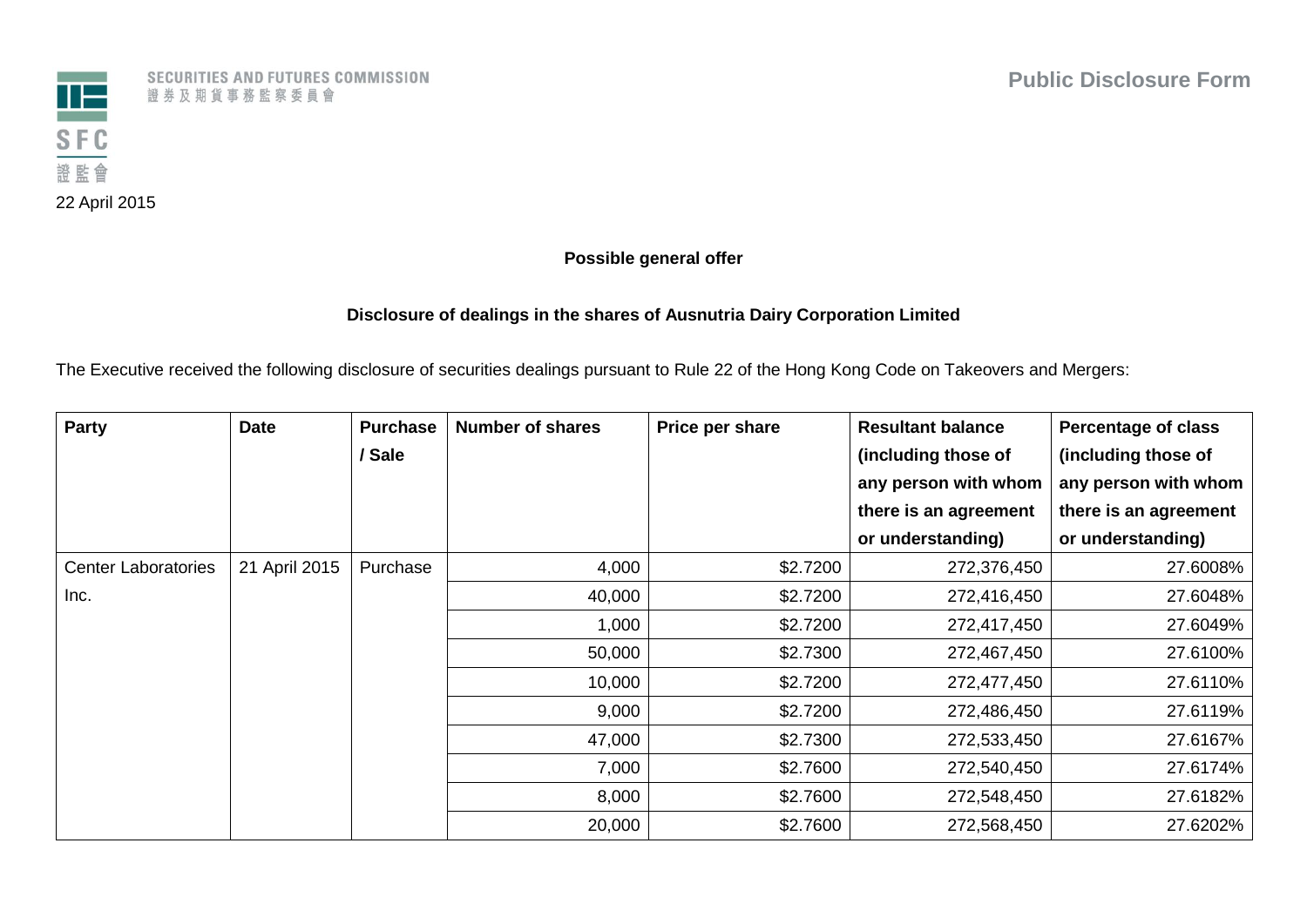



|  |  |  |                         |  |  | ECURITIES AND FUTURES COMMISSION |  |  |
|--|--|--|-------------------------|--|--|----------------------------------|--|--|
|  |  |  | 1 券 及 期 貨 事 務 監 察 委 員 會 |  |  |                                  |  |  |

| 47,000  | \$2.7700 | 272,615,450 | 27.6250% |
|---------|----------|-------------|----------|
| 23,000  | \$2.7800 | 272,638,450 | 27.6273% |
| 8,000   | \$2.7700 | 272,646,450 | 27.6281% |
| 4,000   | \$2.7800 | 272,650,450 | 27.6286% |
| 43,000  | \$2.7800 | 272,693,450 | 27.6329% |
| 10,000  | \$2.7900 | 272,703,450 | 27.6339% |
| 2,000   | \$2.7900 | 272,705,450 | 27.6341% |
| 454,000 | \$2.8000 | 273,159,450 | 27.6801% |
| 124,000 | \$2.8000 | 273,283,450 | 27.6927% |
| 25,000  | \$2.8000 | 273,308,450 | 27.6952% |
| 1,000   | \$2.8000 | 273,309,450 | 27.6953% |
| 15,000  | \$2.8000 | 273,324,450 | 27.6969% |
| 45,000  | \$2.8000 | 273,369,450 | 27.7014% |
| 10,000  | \$2.8000 | 273,379,450 | 27.7024% |
| 4,000   | \$2.8000 | 273,383,450 | 27.7028% |
| 10,000  | \$2.8000 | 273,393,450 | 27.7038% |
| 1,000   | \$2.8000 | 273,394,450 | 27.7039% |
| 44,000  | \$2.8000 | 273,438,450 | 27.7084% |
| 10,000  | \$2.8000 | 273,448,450 | 27.7094% |
| 7,000   | \$2.8000 | 273,455,450 | 27.7101% |
| 1,000   | \$2.8000 | 273,456,450 | 27.7102% |
| 40,000  | \$2.8000 | 273,496,450 | 27.7143% |
| 10,000  | \$2.8000 | 273,506,450 | 27.7153% |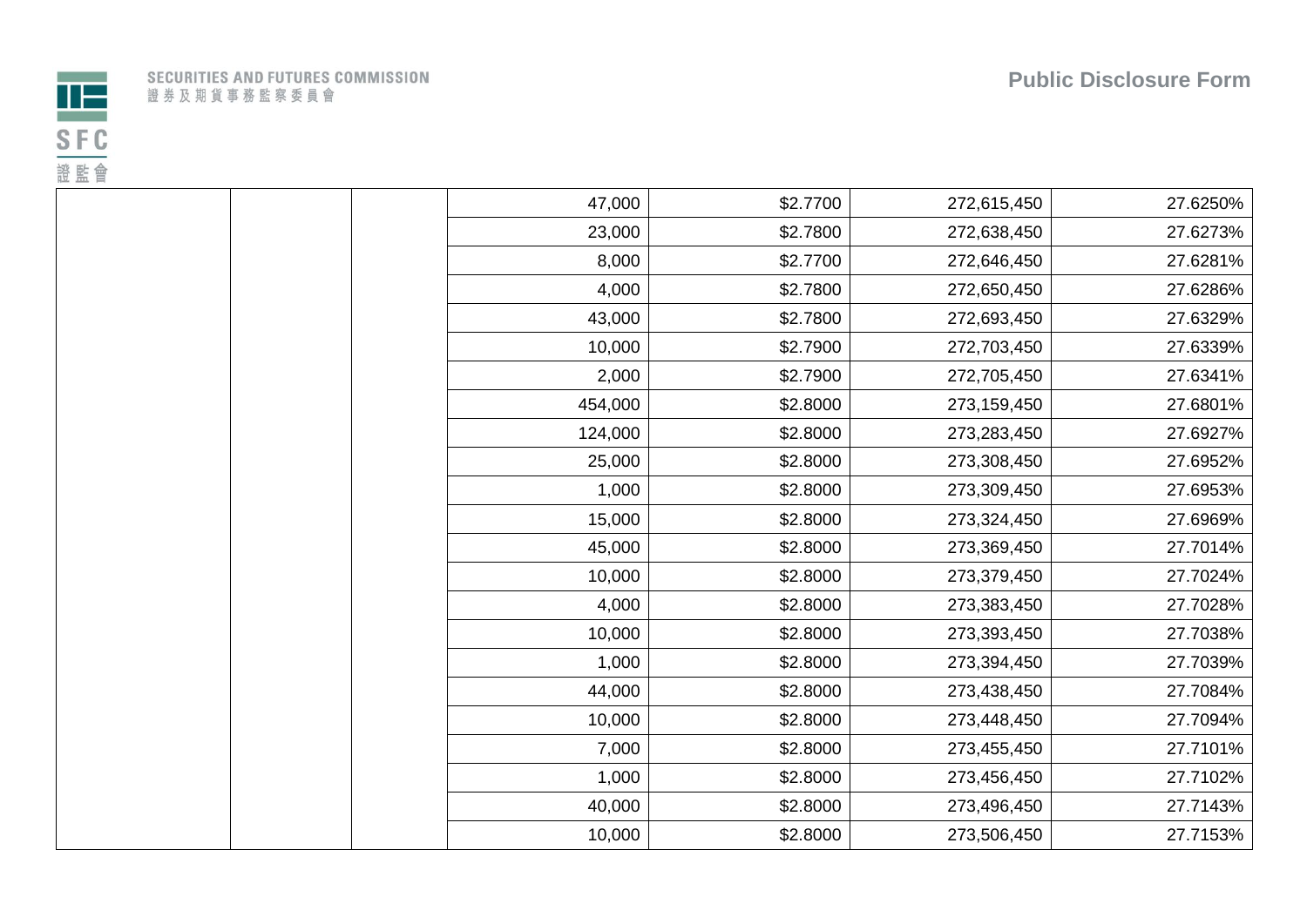

|  | SECURITIES AND FUTURES COMMISSION |  |  |  |  |  |  |  |  |  |  |
|--|-----------------------------------|--|--|--|--|--|--|--|--|--|--|
|  | 登 券 及 期 貨 事 務 監 察 委 員 會           |  |  |  |  |  |  |  |  |  |  |

| 4,000  | \$2.8000 | 273,510,450 | 27.7157% |
|--------|----------|-------------|----------|
| 2,000  | \$2.8000 | 273,512,450 | 27.7159% |
| 2,000  | \$2.7700 | 273,514,450 | 27.7161% |
| 5,000  | \$2.7700 | 273,519,450 | 27.7166% |
| 1,000  | \$2.7700 | 273,520,450 | 27.7167% |
| 2,000  | \$2.7700 | 273,522,450 | 27.7169% |
| 30,000 | \$2.7800 | 273,552,450 | 27.7200% |
| 4,000  | \$2.7800 | 273,556,450 | 27.7204% |
| 1,000  | \$2.7800 | 273,557,450 | 27.7205% |
| 1,000  | \$2.7800 | 273,558,450 | 27.7206% |
| 10,000 | \$2.7800 | 273,568,450 | 27.7216% |
| 1,000  | \$2.7700 | 273,569,450 | 27.7217% |
| 32,000 | \$2.8000 | 273,601,450 | 27.7249% |
| 12,000 | \$2.8000 | 273,613,450 | 27.7261% |
| 1,000  | \$2.7700 | 273,614,450 | 27.7262% |
| 3,000  | \$2.7700 | 273,617,450 | 27.7265% |
| 1,000  | \$2.7700 | 273,618,450 | 27.7266% |
| 1,000  | \$2.7700 | 273,619,450 | 27.7267% |
| 20,000 | \$2.8000 | 273,639,450 | 27.7288% |
| 1,000  | \$2.8000 | 273,640,450 | 27.7289% |
| 10,000 | \$2.8100 | 273,650,450 | 27.7299% |
| 3,000  | \$2.8100 | 273,653,450 | 27.7302% |
| 3,000  | \$2.8100 | 273,656,450 | 27.7305% |